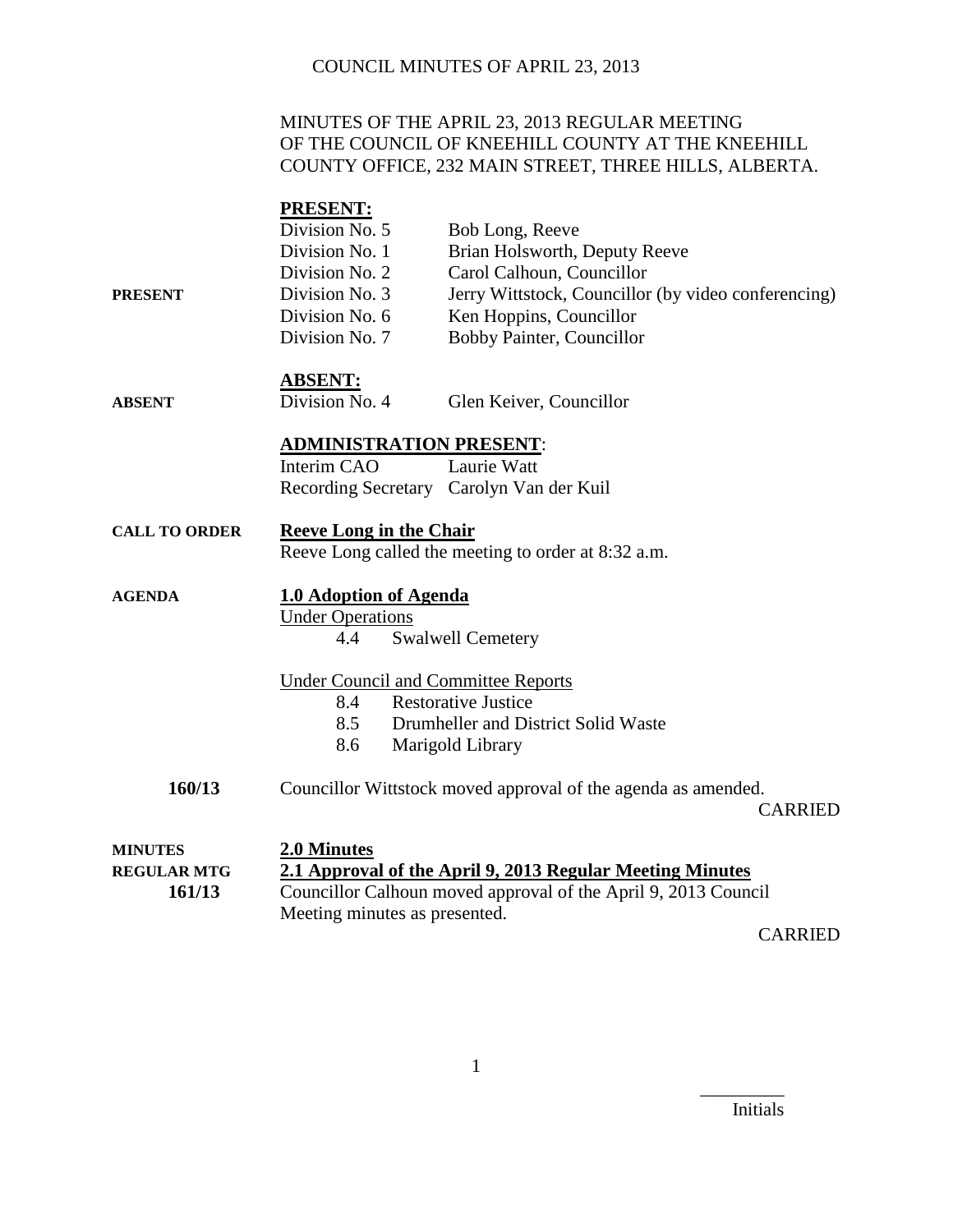| <b>NEW BUSINESS</b>           | <b>7.0 New Business</b>                                                                       |                |
|-------------------------------|-----------------------------------------------------------------------------------------------|----------------|
| <b>NEON'S SWIM CLUB</b>       | <b>7.3Three Hills Neon's Swim Club</b>                                                        |                |
| 162/13                        | Councillor Calhoun moved that Council approve a \$60 (sixty) dollar                           |                |
|                               | advertising sponsorship to the Three Hills Neon's Swim Club.                                  |                |
|                               |                                                                                               | <b>CARRIED</b> |
|                               |                                                                                               |                |
| <b>MUD STOMP 2013</b>         | 7.4 Carbon Mud Stomp 2013 Sponsorship                                                         |                |
| 163/13                        | Councillor Hoppins moved that Council approve a donation of \$250.00                          |                |
|                               | to the Carbon Mud Stomp 2013 being held June 22, 2013.                                        |                |
|                               |                                                                                               | <b>CARRIED</b> |
|                               |                                                                                               |                |
| <b>AG FIELDMAN</b>            | <b>7.5 Appointment of Fallon Sherlock to Agricultural Fieldman</b>                            |                |
| <b>POSITIONS</b>              | <b>Positions</b>                                                                              |                |
|                               | Councillor Hoppins moved that Council approve the appointment of                              |                |
| 164/13                        | Kneehill County Assistant Agricultural Fieldman, Fallon Sherlock, as the                      |                |
|                               | Weed Inspector, Pest Inspector, and Conservation Officer for Kneehill                         |                |
|                               | County.                                                                                       |                |
|                               |                                                                                               | <b>CARRIED</b> |
|                               |                                                                                               |                |
| <b>THILLS GRAD</b>            | <b>7.6 Three Hills High School Graduation Invitation</b>                                      |                |
| 165/13                        | Councillor Calhoun moved that Council authorize the attendance of Reeve                       |                |
|                               | Long or alternate to the Three Hills Graduation dinner and ceremony                           |                |
|                               | being held on Saturday, May 18 <sup>th</sup> , 2013.                                          |                |
|                               |                                                                                               | <b>CARRIED</b> |
|                               |                                                                                               |                |
| <b>FINANCIAL</b>              | <b>5.0 Financial Reports</b>                                                                  |                |
| <b>BANK REC</b>               | 5.6 Bank Reconciliation March 31, 2013                                                        |                |
| 166/13                        | Councillor Holsworth moved that Council receive the March 31, 2013                            |                |
|                               | Bank Reconciliation as presented.                                                             |                |
|                               |                                                                                               | <b>CARRIED</b> |
|                               |                                                                                               |                |
|                               | Jerry Brett, Sr. Planner and Development Officer entered the meeting at                       |                |
|                               | 8:40 a.m                                                                                      |                |
|                               |                                                                                               |                |
| <b>NEW BUSINESS</b>           | <b>7.0 New Business Cont'd</b>                                                                |                |
| <b>EVENTS BYLAW</b><br>167/13 | <b>7.2 Events Bylaw</b><br>Councillor Holsworth moved that Council consent to the Drag Racing |                |
|                               | event being proposed at the Three Hills Airport on Sunday, June 2, 2013                       |                |
|                               | by the Three Hills Cruise Weekend Committee.                                                  |                |
|                               |                                                                                               | <b>CARRIED</b> |
|                               |                                                                                               |                |
|                               | Jerry Brett left the meeting at 8:58 a.m.                                                     |                |
|                               |                                                                                               |                |

Initials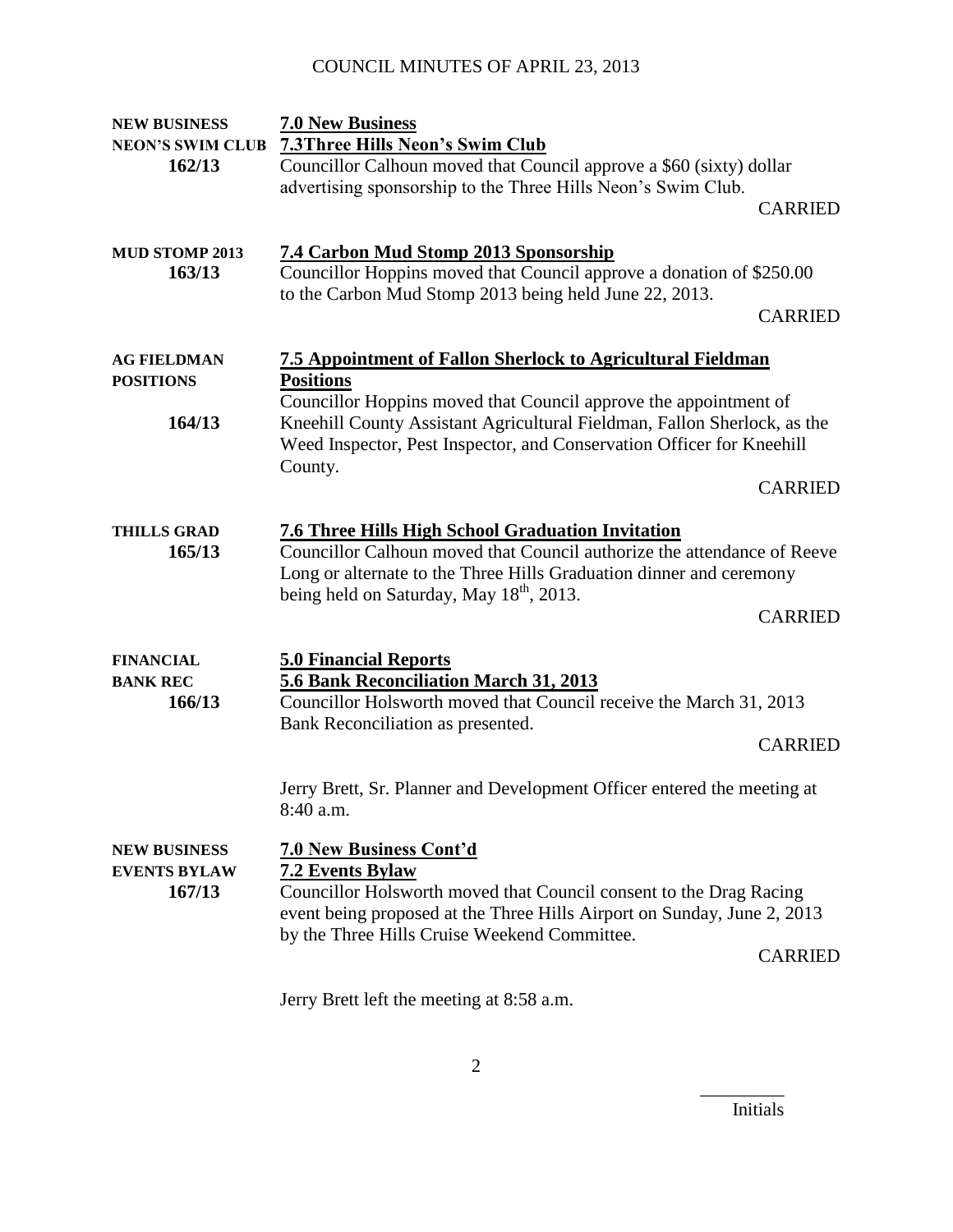Pete McRae, Director of Operations and Brandy Hay Evans, Operations Executive Assistant entered the meeting at 8:58 a.m.

The meeting recessed from 8:59 a.m. to 9:06 a.m.

Debi Moon, reporter for the Capital, entered the meeting at 9:07 a.m.

**OPERATIONS 4.0 Operations**

**4.1 Operations Summary**

**OPR SUMMARY** Pete McRae presented the Operations Report comprised of Transportation (Roads), Water and Miscellaneous updates. The following items were also addressed.

- Good participation in the road construction tenders. Still reviewing with the consultant but will have a report for Council at next meeting.
- **168/13** Councillor Calhoun moved that Council receive the Operations Summary report as presented.

CARRIED

### **CARBON APPROACH 4.2 Carbon Approach/Culvert Issue**

**169/13** Councillor Hoppins moved that Council assist the Village of Carbon with the removal of culvert(s) and the construction of a swale at the location described while Kneehill County crews are in the vicinity on another project.

CARRIED

| BACKUP GEN<br>170/13 | <b>4.3 Back-Up Generators</b><br>Councillor Calhoun moved that Council go into In-Camera at 9:40 a.m.<br><b>CARRIED</b>          |
|----------------------|----------------------------------------------------------------------------------------------------------------------------------|
|                      | Councillor Wittstock and Debi Moon left the meeting at 9:40 a.m.                                                                 |
| 171/13               | Councillor Calhoun moved the meeting out of In-Camera at 9:54 a.m.<br><b>CARRIED</b>                                             |
|                      | Councillor Wittstock entered the meeting at 9:54 a.m.                                                                            |
| 172/13               | Councillor Calhoun moved that Council proceed with the Request for<br>Quote for back-up generators for both the Office and Shop. |

Pete McRae and Brandy Hay Evans left the meeting at 9:58 a.m.

Initials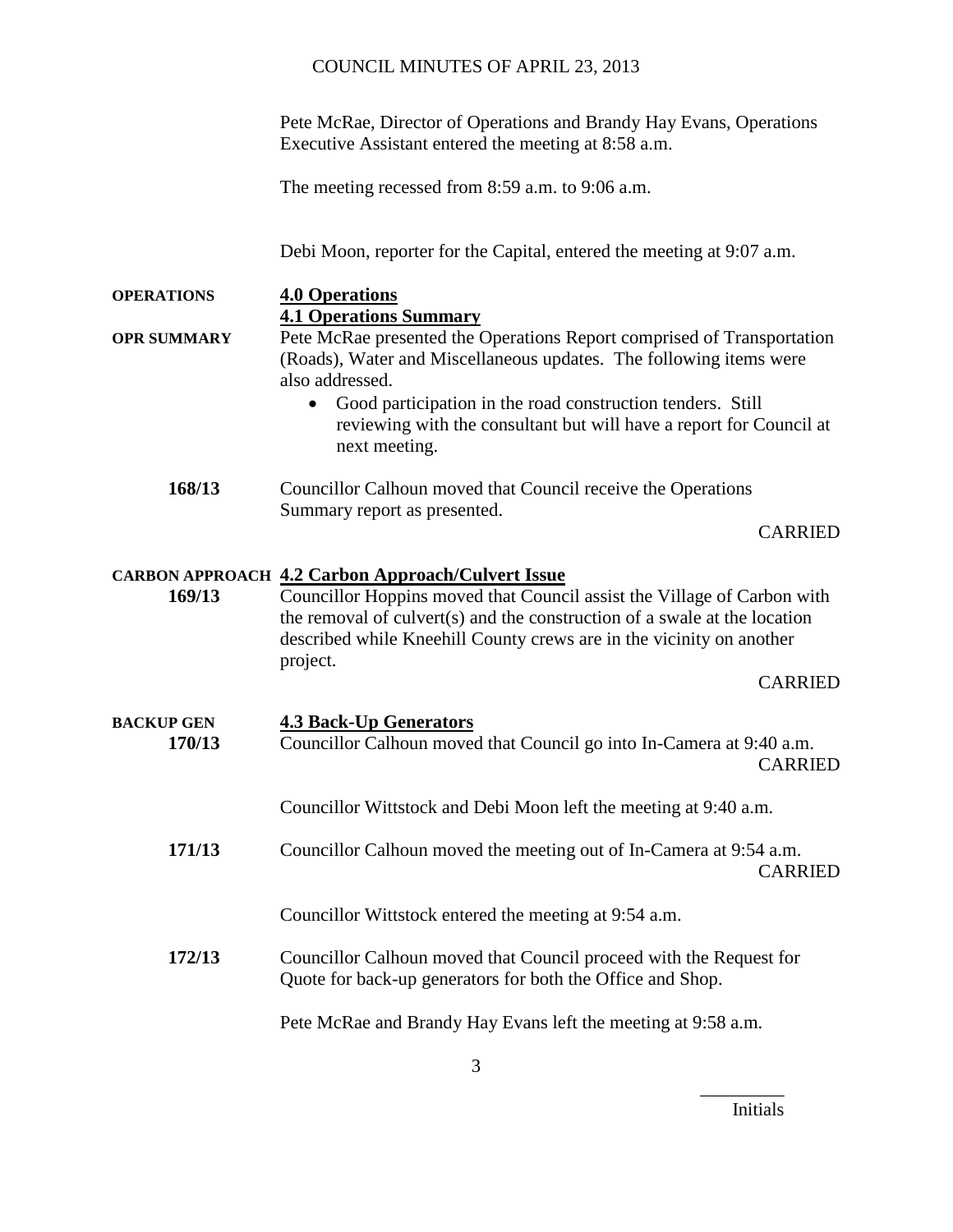The meeting recessed from 9:58 a.m. to 10:05 a.m.

Present when the meeting reconvened were representatives from BDO Canada LLP, Alan Lister and Dan Lyons. Mike Morton, Director of Finance and Will Wolfe, Accounting Supervisor for Kneehill County and Debi Moon were also present.

| <b>FINANCIAL</b><br><b>2012 FINANCIALS</b>      | <b>5.0 Financial Reports Cont'd</b><br>5.1 2012 Financial Reports                                                                                                                                                                                                                                                                                                                |                |
|-------------------------------------------------|----------------------------------------------------------------------------------------------------------------------------------------------------------------------------------------------------------------------------------------------------------------------------------------------------------------------------------------------------------------------------------|----------------|
| 173/13                                          | Councillor Hoppins moved that Council go into In-Camera at 10:05 a.m.                                                                                                                                                                                                                                                                                                            | <b>CARRIED</b> |
|                                                 | Councillor Wittstock, Debi Moon, Laurie Watt, Carolyn Van der Kuil,<br>Mike Morton and Will Wolfe left the meeting at 10:05 a.m.                                                                                                                                                                                                                                                 |                |
| 174/13                                          | Councillor Calhoun moved the meeting out of In-Camera at 10:17a.m.                                                                                                                                                                                                                                                                                                               | <b>CARRIED</b> |
|                                                 | Councillor Wittstock, Laurie Watt, Carolyn Van der Kuil, Mike Morton,<br>Will Wolfe, and Debi Moon entered the meeting at 10:17 a.m.                                                                                                                                                                                                                                             |                |
|                                                 | Alan Lister reviewed the 2012 Audited Financial Statements expressing<br>appreciation for the cooperation and assistance received during the course<br>of the audit from Mike Morton, Will Wolfe and financial staff. The<br>auditor's Report indicated all was in good order again this year. There<br>were no issues and all procedures were in accordance with County policy. |                |
| 175/13                                          | Councillor Holsworth moved that Council accept the Kneehill County<br>2012 Audited Financial Statements as presented.                                                                                                                                                                                                                                                            | <b>CARRIED</b> |
|                                                 | BDO representatives and Will Wolfe left the meeting at 10:46 a.m.                                                                                                                                                                                                                                                                                                                |                |
| <b>COUNCIL REPORTS</b><br><b>THILLS AIRPORT</b> | <b>8.0 Council and Committee Reports</b><br>8.1 Three Hills Municipal Airport Operating Committee - Written<br>report by Councillor Keiver on the meeting he attended on April 17 <sup>th</sup> ,<br>2013.                                                                                                                                                                       |                |
| <b>FINANCIAL</b><br>176/13                      | <b>5.0 Financial Reports Cont'd</b><br><b>OPERATING BUDGET 5.2 2013 Operating Budget</b><br>Councillor Hoppins moved that Council approve the 2013 Operating<br>Budget as presented.                                                                                                                                                                                             |                |
|                                                 |                                                                                                                                                                                                                                                                                                                                                                                  | <b>CARRIED</b> |

Initials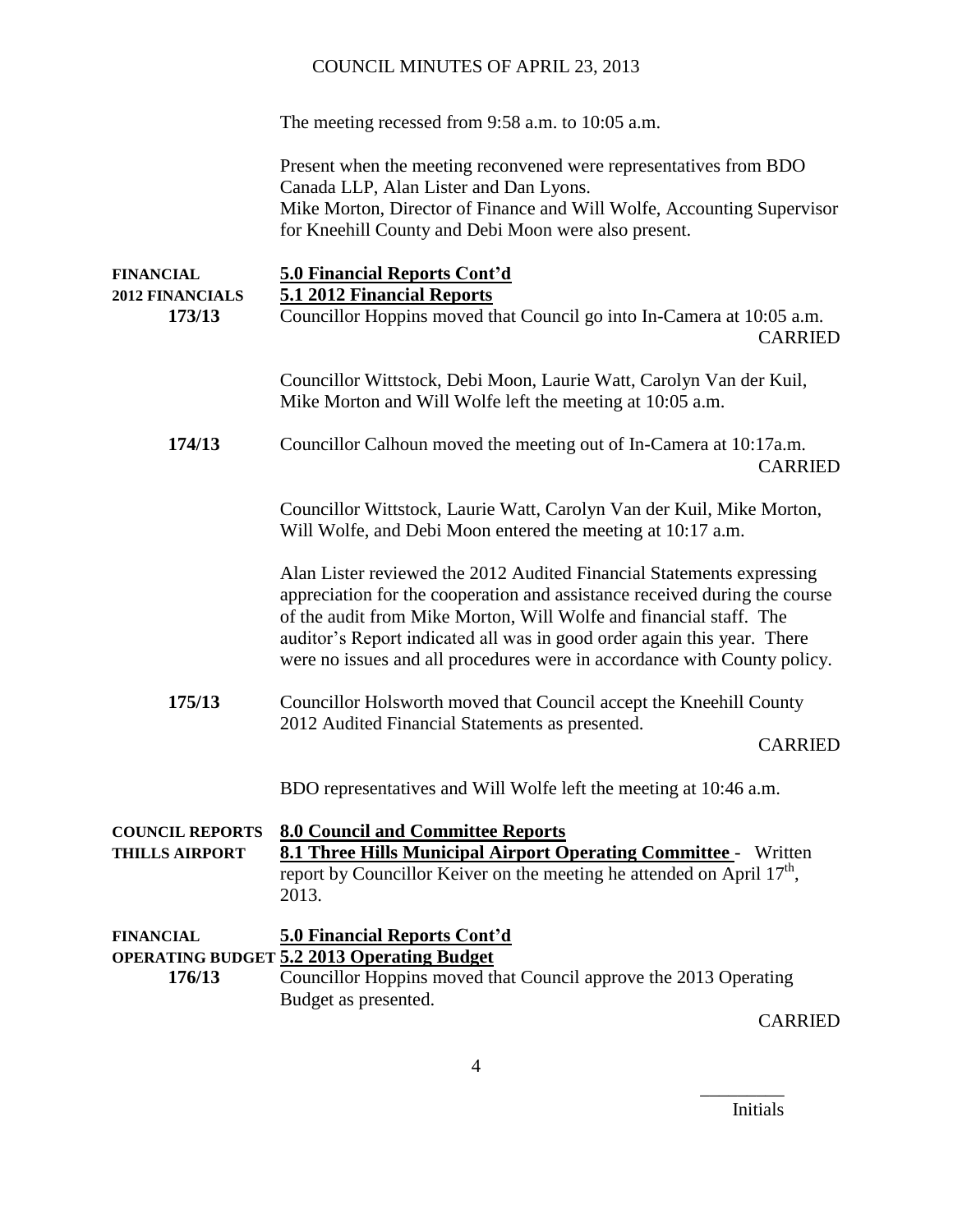| <b>CAPITAL BUDGET</b><br>177/13         | 5.3 2013 Capital Budget<br>Councillor Calhoun moved that Council approve the 2013 Capital                                                                                                                                                            |                |
|-----------------------------------------|------------------------------------------------------------------------------------------------------------------------------------------------------------------------------------------------------------------------------------------------------|----------------|
|                                         | Budget as presented.                                                                                                                                                                                                                                 | <b>CARRIED</b> |
| <b>BYLAW #1655</b><br>178/13            | 5.4 2013 Tax Rate Bylaw # 1655<br>Councillor Holsworth moved first reading of Bylaw 1655 to authorize the<br>rates of taxation to be levied against assessable property within Kneehill<br>County for the 2013 taxation year.                        | <b>CARRIED</b> |
| 179/13                                  | Councillor Calhoun moved second reading of Bylaw 1655.                                                                                                                                                                                               | <b>CARRIED</b> |
| 180/13                                  | Councillor Hoppins moved consideration to hold third reading be given to<br>Bylaw 1655.                                                                                                                                                              |                |
|                                         | <b>CARRIED UNANIMOUSLY</b>                                                                                                                                                                                                                           |                |
| 181/13                                  | Councillor Holsworth moved third reading to Bylaw 1655.                                                                                                                                                                                              | <b>CARRIED</b> |
| <b>BYLAW #1656</b><br>182/13            | 5.5 2013 Water Service Area Tax Bylaw #1656<br>Councillor Calhoun moved first reading of Bylaw 1656, that being the<br>bylaw to provide for a special tax to raise revenue to pay the associated<br>costs of the Kneehill County Water Service Area. | <b>CARRIED</b> |
| 183/13                                  | Councillor Wittstock moved second reading of Bylaw 1656.                                                                                                                                                                                             | <b>CARRIED</b> |
| 184/13                                  | Reeve Long moved consideration to hold third reading be given to<br>Bylaw 1656.                                                                                                                                                                      |                |
|                                         | <b>CARRIED UNANIMOUSLY</b>                                                                                                                                                                                                                           |                |
| 185/13                                  | Councillor Hoppins moved third reading to Bylaw 1656.                                                                                                                                                                                                | <b>CARRIED</b> |
|                                         | Mike Morton left the meeting at 11:08 a.m.                                                                                                                                                                                                           |                |
| <b>COUNCIL REPORTS</b><br><b>AQUA 7</b> | <b>8.0 Council and Committee Reports Cont'd</b><br>8.2 AQUA 7- Written report by Councillor Holsworth on the meeting he<br>attended on April 18, 2013.                                                                                               |                |

Initials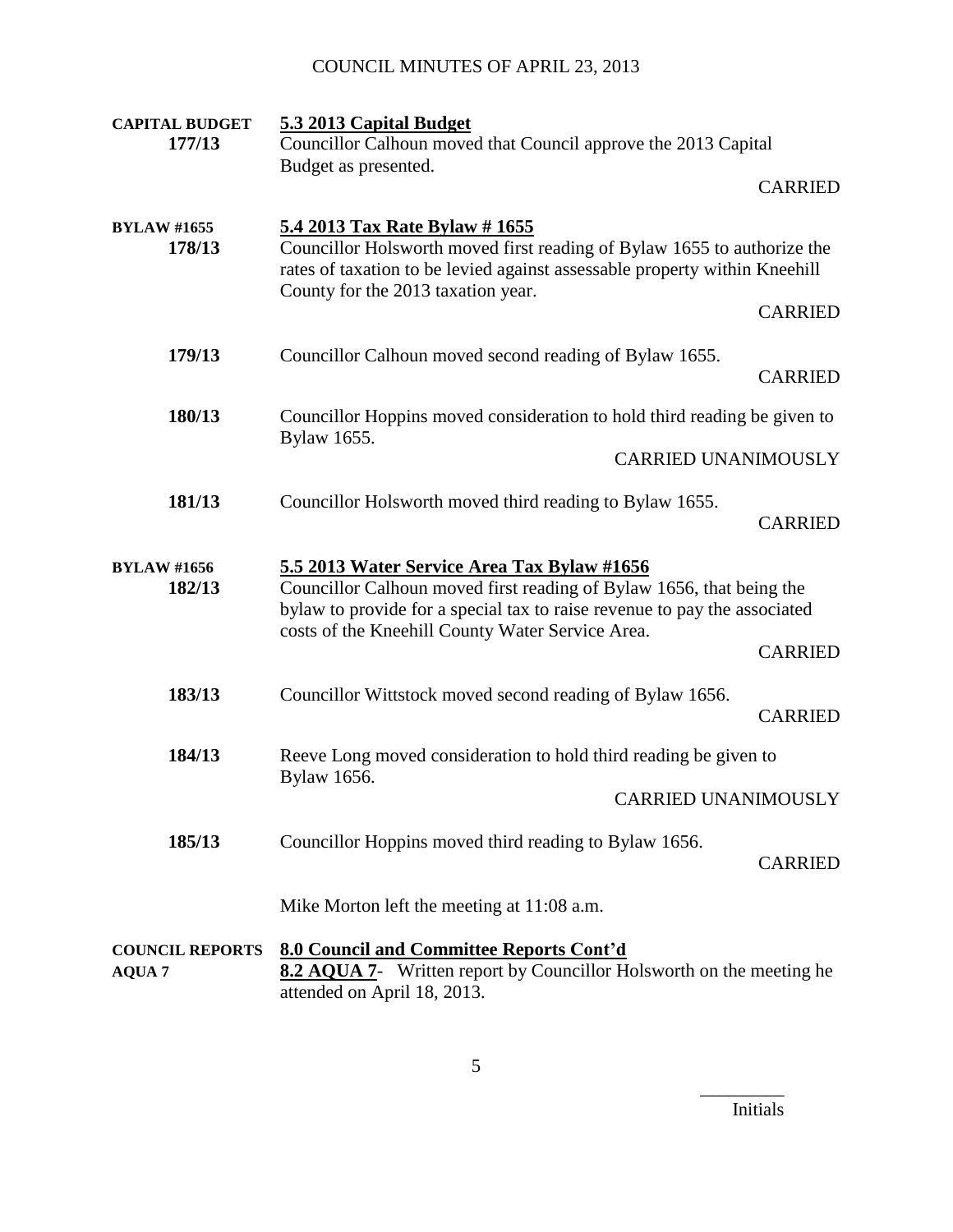- **RADF 8.3 Rural Alberta Development Fund 2013 Spring Showcase Event** Written report by Reeve Long on the conference he attended April  $19^{\text{th}}$ . Organizations from around Alberta presented on the many programs that have received RADF funding.
- **RESTORATIVE JUS 8.4 Restorative Justice** Written report by Councillor Calhoun on the meeting she attended on April 9, 2013. The purpose of the evening was to examine under what conditions a restorative justice model is an appropriate alternative for managing crime for communities, within the Three Hills area.

Pete McRae, Director of Operations and Brandy Hay Evans, Operations Executive Assistant entered the meeting at 11:11 a.m.

- **DRUM SOLID WASTE 8.5 Drumheller & District Solid Waste**  Written report by Councillor Calhoun on the meeting she attended on April  $18<sup>th</sup>$ , 2013.
- **MARIGOLD 8.6 Marigold Library** Written report by Councillor Keiver on the meeting he attended on April  $20^{th}$ ,  $2013$ .
	- **186/13** Councillor Hoppins moved that Council receive the Council and Committee reports as presented.

CARRIED

| <b>OPERATIONS</b>  | 4.0 Operations Cont'd              |
|--------------------|------------------------------------|
| <b>BACK UP GEN</b> | <b>4.3 Back-Up Generators</b>      |
|                    | A vote was taken on motion 172/13. |

CARRIED

#### **SWALWL CEMETERY 4.4 Swalwell Cemetery**

Council provided direction to Operations on how to address the damages made to the Swalwell Cemetery.

**NEW BUSINESS 7.0 New Business Cont'd RTEPAYER MTG 7.1 Ratepayer Meeting Feedback 187/13** Councillor Calhoun moved that Council receive as information and defer concerns to relevant departments for resolution.

CARRIED

The meeting recessed from12:11 p.m. to 1:19 p.m.

When the meeting reconvened Pete McRae, Brandy Hay Evans and Debi Moon were absent.

Initials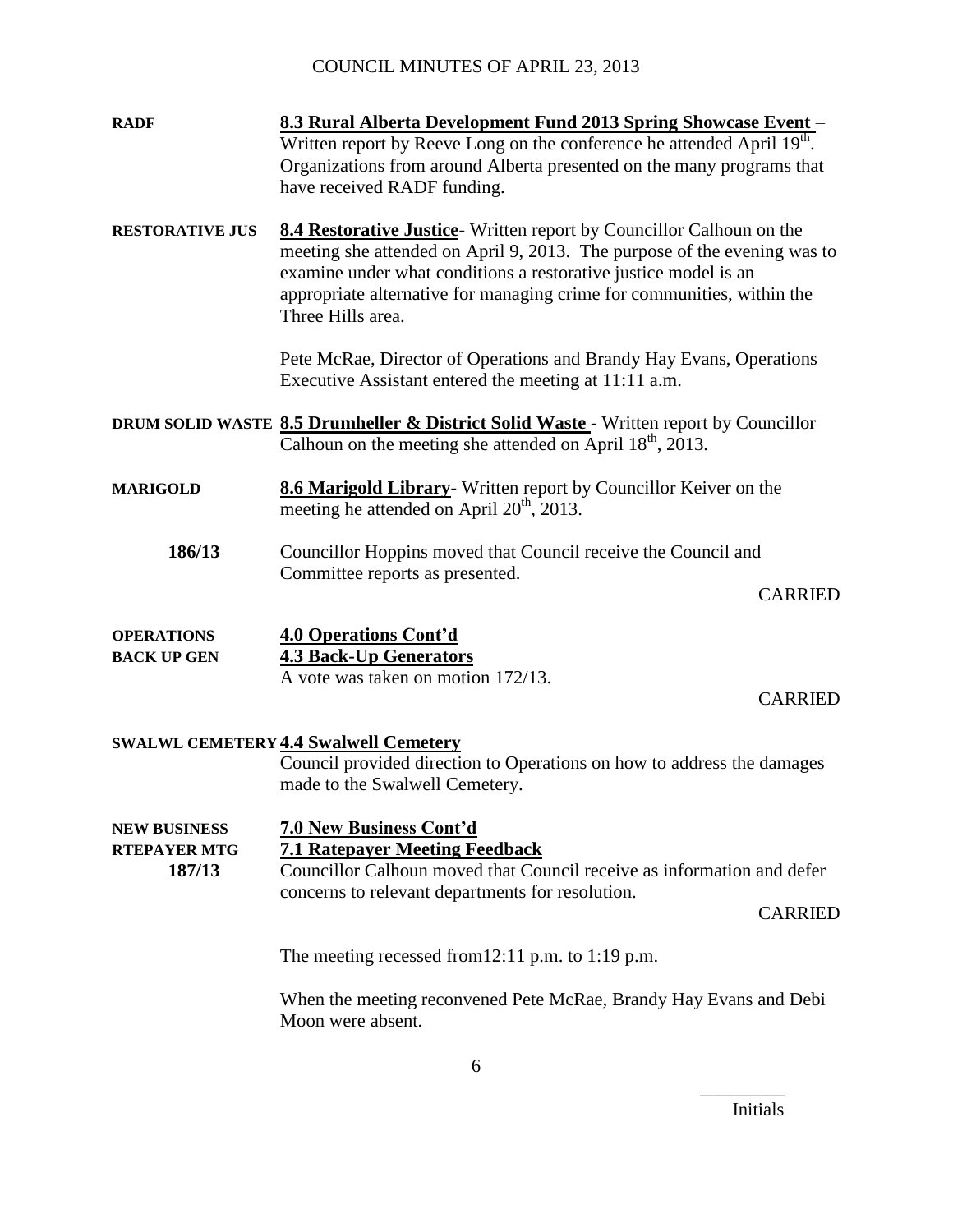| <b>CORRESPONDENCE</b><br>188/13          | 9.0 Correspondence Report<br>Councillor Calhoun moved that Council receive the Correspondence                                                                                                                                                                                                                                                                                                                                                                                      |                |
|------------------------------------------|------------------------------------------------------------------------------------------------------------------------------------------------------------------------------------------------------------------------------------------------------------------------------------------------------------------------------------------------------------------------------------------------------------------------------------------------------------------------------------|----------------|
|                                          | Report.                                                                                                                                                                                                                                                                                                                                                                                                                                                                            |                |
|                                          |                                                                                                                                                                                                                                                                                                                                                                                                                                                                                    | <b>CARRIED</b> |
| <b>BUS PENDING</b>                       | <b>10.0 Council Business Pending &amp; Summary Reports</b><br>10.1 Business Pending Report 2008/2009/2010/2011/2012<br><b>10.2 Business Pending Report 2013</b>                                                                                                                                                                                                                                                                                                                    |                |
| 189/13                                   | Councillor Wittstock moved that Council receive the Business Pending<br>reports.                                                                                                                                                                                                                                                                                                                                                                                                   |                |
|                                          |                                                                                                                                                                                                                                                                                                                                                                                                                                                                                    | <b>CARRIED</b> |
| <b>SUMMARY REPORT</b><br>190/13          | <b>10.3 Business Completed Items Summary Report 2013</b><br>Councillor Hoppins moved that Council receive the Business Summary<br>report.                                                                                                                                                                                                                                                                                                                                          |                |
|                                          |                                                                                                                                                                                                                                                                                                                                                                                                                                                                                    | <b>CARRIED</b> |
|                                          | The meeting recessed from 1:25 p.m. to 1:32 p.m.                                                                                                                                                                                                                                                                                                                                                                                                                                   |                |
|                                          | When the meeting reconvened Jerry Brett, Sr. Planner and Development<br>Officer was present.                                                                                                                                                                                                                                                                                                                                                                                       |                |
| <b>PUBLIC HEARING</b><br>191/13          | <b>3.0 Delegations:</b><br>3.4 Rhino Enterprises - Bylaw 1652<br>Councillor Calhoun moved the meeting to recess to hear the public<br>hearing scheduled for 1:30 p.m. (Rhino Enterprises – Bylaw 1652-<br>Amendments to the Land Use Bylaw 1564)                                                                                                                                                                                                                                   | <b>CARRIED</b> |
|                                          | Time: 1:33 p.m.                                                                                                                                                                                                                                                                                                                                                                                                                                                                    |                |
| 192/13                                   | Councillor Calhoun moved the meeting back in session.<br>Time: 1:59 p.m.                                                                                                                                                                                                                                                                                                                                                                                                           | <b>CARRIED</b> |
| <b>BUS ARISING</b><br><b>BYLAW #1652</b> | <b>6.0 Business Arising</b><br>6.1 Bylaw #1652 – Rhino Enterprises – Amendment to Land Use<br><b>Bylaw</b> #1564                                                                                                                                                                                                                                                                                                                                                                   |                |
| 193/13                                   | Councillor Calhoun moved second reading of Bylaw 1652 as amended.<br>This being a bylaw to amend land use Bylaw #1564 to include<br>amendments since first reading as follows:<br>"Part 1 – Purpose and Definitions": the new definition of "Gas and<br>Oilfield Business – Minor" will be inserted in the definitions section<br>of the LUB as follows: "Gas and Oilfield Services Business – Minor"<br>means a business that provides limited support services to oil field<br>7 |                |

Initials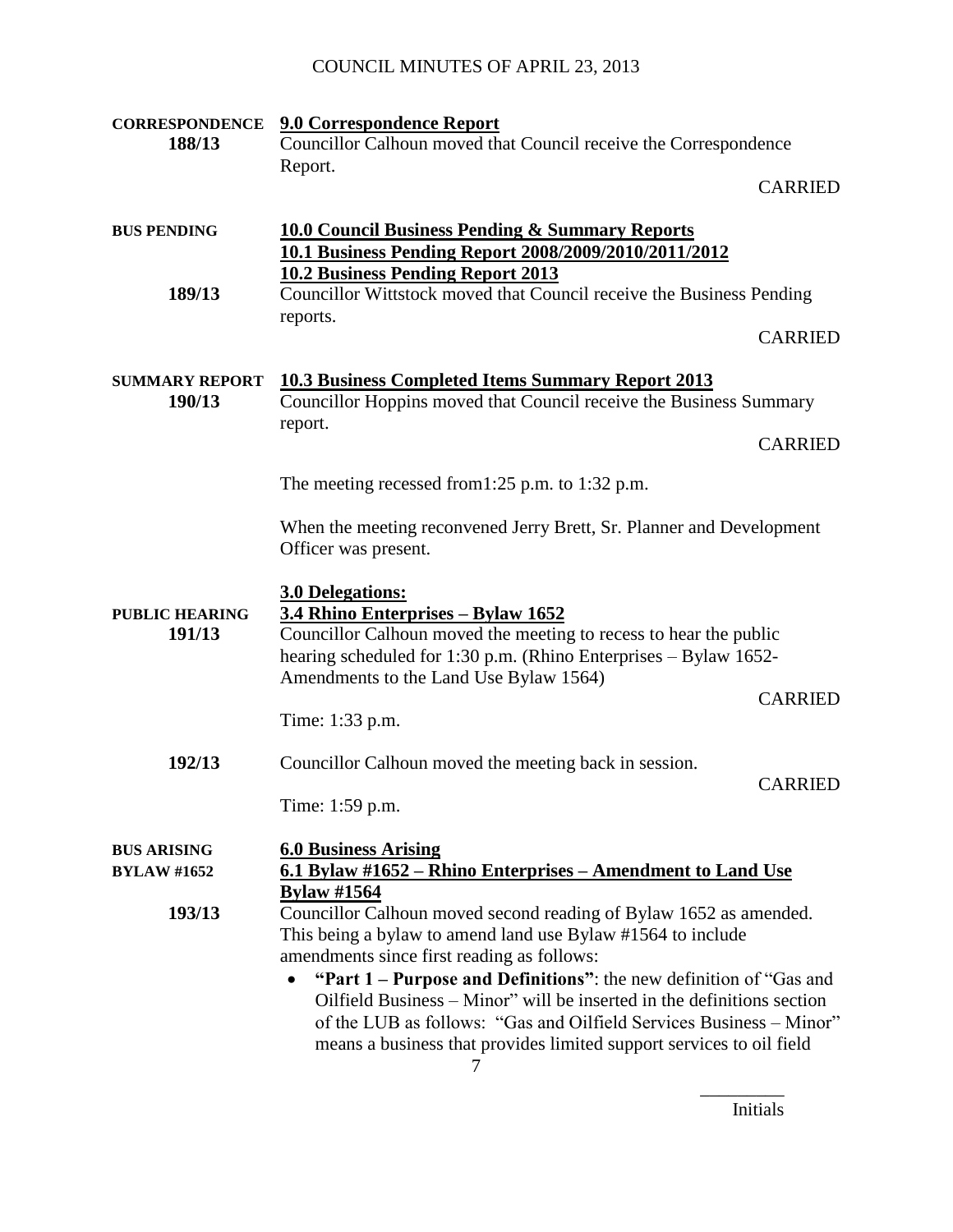and pipeline operations. Typical services in this use include, but are not limited to, hot shots, inspection, maintenance, testing, well conditioning, well logging, x-ray and diagnostic, cathodic protection, wireline services or other such similar services. This use does not include the use or storage of toxic, explosive or radioactive materials.

- **"Part VI, Land Use Districts, Section 19, A - Agricultural District**": the new definition will be inserted under "Discretionary" Uses" as follows: "Gas and Oilfield Business-Minor" ;
- **"Part VI, Land Use Districts, Section 27, LI – Light Industrial District":** the new definition will be inserted under "Permitted Uses" as follows: "Gas and Oilfield Business-Minor";
- **"Part VI, Land Use Districts, Section 23, HI-Hamlet Industrial District":** the new definition will be inserted under "Discretionary" Uses" as follows:"Gas and Oilfield Business-Minor" ;
- **"Part VI, Land Use Districts, Section 28, I-Industrial District":**  the new definition will be inserted under "permitted Uses" as follows: "Gas and Oilfield Business-Minor" ;
- **"Part VI, Land Use Districts Section 19, Subsection 6, Special Requirements, (K) Gas and Oilfield Business- Minor":**
	- (i) The business shall be contained within an enclosed building(s) and the outdoor storage of any materials, heavy vehicles, equipment and/or pipes is restricted to 20% of the total parcel size or an area within the subject Agriculture parcel of 1 hectare (2.5 Acres more or less) whichever is the lesser (excluding any access road required to access the same)
	- (ii) Shall not include the use or storage of toxic, explosive or radioactive materials.
	- (iii) The subject parcel and all outdoor storage shall be screened at the discretion and to the satisfaction of the Development Authority.
	- (iv) At the discretion of the Development Authority, the developer may be required to landscape and screen the area in a similar fashion to those required in Light Industrial and Industrial Districts of this bylaw.
	- (v) At the discretion of the Development Authority, the parking requirements shall be that as described in this bylaw's LI – Light Industrial and Industrial Districts.
	- (vi) The landowner/applicant shall comply with all applicable Provincial and Federal legislation and regulations including but not limited to the Safety Codes Act; the Alberta Building Code, and the Alberta Private Sewage Disposal Systems Regulation.

Initials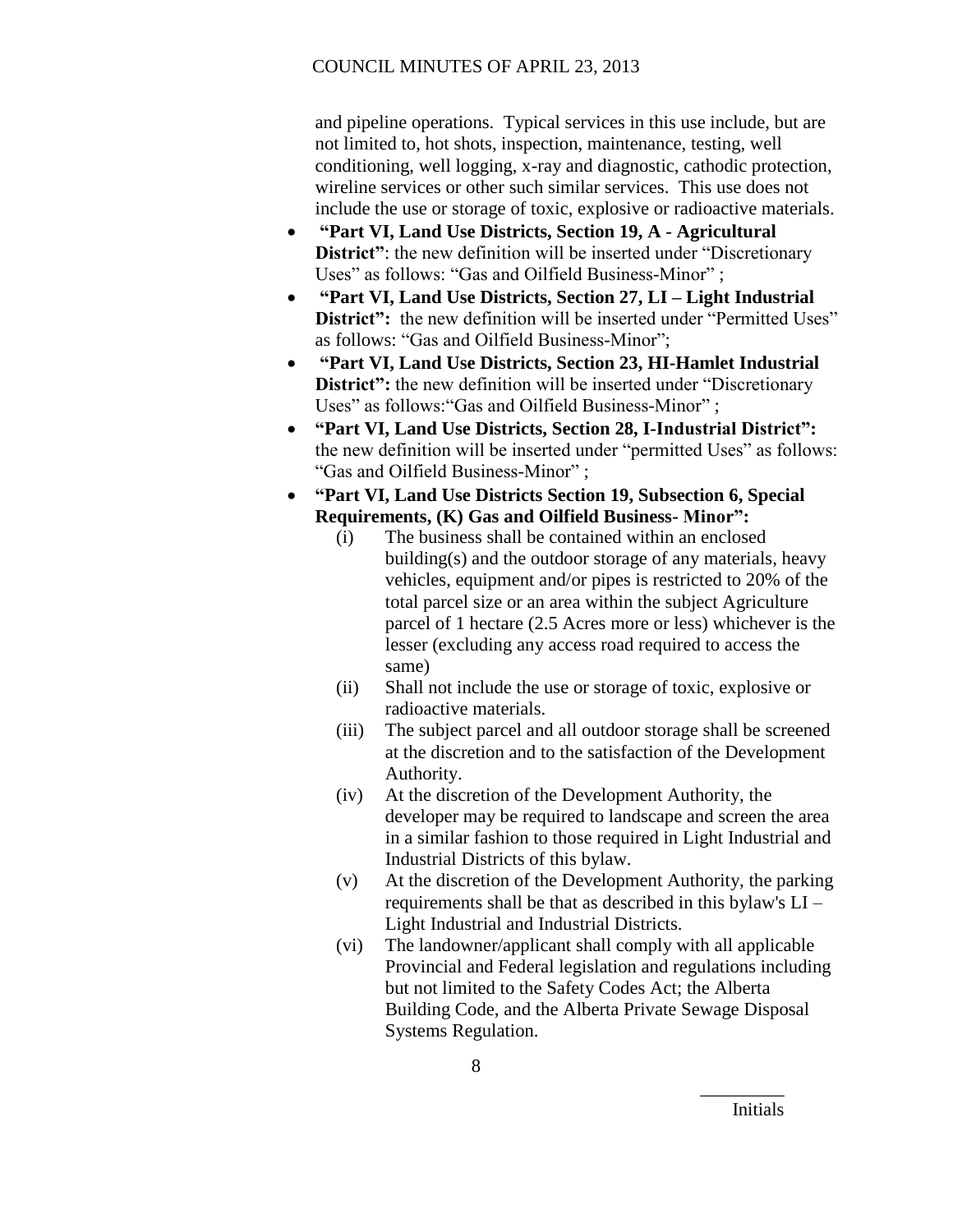|                            | (vii)<br>Shall not generate a nuisance such as smell, smoke, dust,<br>noise, traffic, vibrations, heat, and intense light sources and<br>shall not be unsightly in appearance.                                                                                                                                                                                                                                                                      |  |
|----------------------------|-----------------------------------------------------------------------------------------------------------------------------------------------------------------------------------------------------------------------------------------------------------------------------------------------------------------------------------------------------------------------------------------------------------------------------------------------------|--|
|                            | Any intensification of use shall require a new development<br>(viii)<br>permit. Should the Development Authority consider an<br>application for intensification as potentially generating a<br>nuisance, the business may be required to relocated to more<br>suitable non-agricultural lands.<br>Will be inserted under Part VI, - Land Use Districts, Section 19,<br>Subsection 6, Special Requirements, (K) Gas and Oilfield Business-<br>Minor. |  |
|                            | <b>CARRIED</b>                                                                                                                                                                                                                                                                                                                                                                                                                                      |  |
| 194/13                     | Councillor Holsworth moved third reading to Bylaw 1652.<br><b>CARRIED</b>                                                                                                                                                                                                                                                                                                                                                                           |  |
| 195/13                     | Councillor Calhoun moved that Council approve reimbursing the rezoning<br>application fee submitted by the applicant Ryan Smith of Rhino<br>Enterprises, as due to the Land Use Bylaw amendment the applicant no<br>longer required rezoning. Applicant will still need to apply for a<br>development permit.<br><b>CARRIED</b>                                                                                                                     |  |
|                            | Jerry Brett left the meeting at 2:04 p.m.                                                                                                                                                                                                                                                                                                                                                                                                           |  |
| <b>IN-CAMERA</b><br>196/13 | 11.0 In-Camera<br>Councillor Painter moved that Council go into In-Camera at 2:05 p.m.<br><b>CARRIED</b><br>Councillor Wittstock left the meeting at 2:05 p.m.                                                                                                                                                                                                                                                                                      |  |
|                            | Carolyn Van der Kuil left the meeting at 2:30 p.m. The remainder of the<br>minutes were recorded by Reeve Long.                                                                                                                                                                                                                                                                                                                                     |  |
|                            | Laurie Watt left the meeting at 2:50 p.m.                                                                                                                                                                                                                                                                                                                                                                                                           |  |
| 197/13                     | Councillor Painter moved the meeting out of In-Camera at 3:35 p.m.<br><b>CARRIED</b>                                                                                                                                                                                                                                                                                                                                                                |  |
|                            | IN.CAMERA MOTION 11 1 Motions from In.Camera                                                                                                                                                                                                                                                                                                                                                                                                        |  |

## **IN-CAMERA MOTION 11.1 Motions from In-Camera**

**198/13** Councillor Holsworth moved that Council approve the adjustments to the 2013 Wage and Salary grid effective July  $1^{st}$ , 2013.

CARRIED

Initials